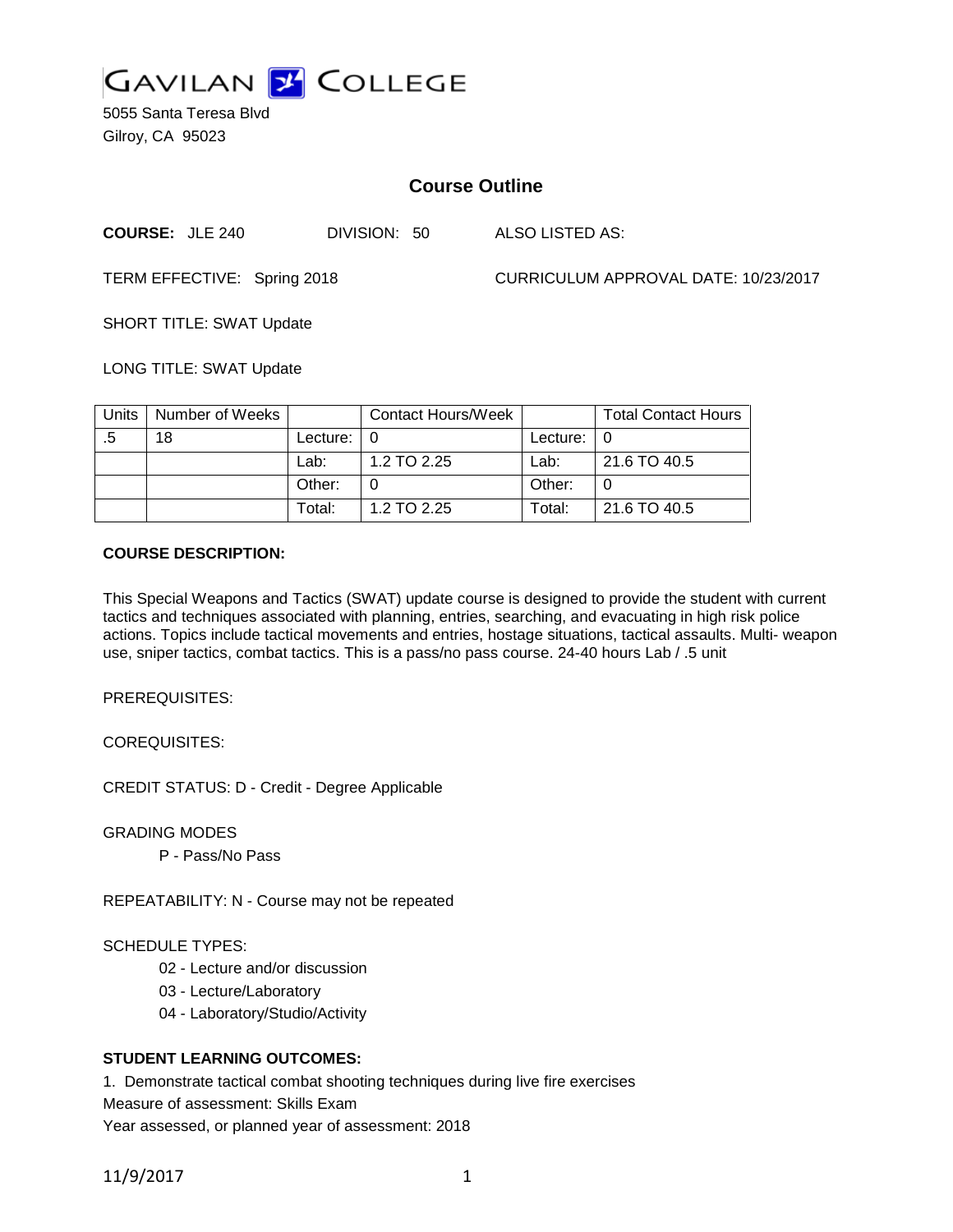Semester: Spring

2. Select appropriate communications and skills techniques on entry, officer down and hostage recovery simulations.

Measure of assessment: Skills Exam

Year assessed, or planned year of assessment: 2018

# **CONTENT, STUDENT PERFORMANCE OBJECTIVES, OUT-OF-CLASS ASSIGNMENTS**

Curriculum Approval Date: 10/23/2017

- I. Weapons
- 1. Safety and inspection review
- 2. Live fire and skills exam
- II. Breaching Skills and Scenario
- 1. Breaching tools
- 2. Ram
- 3. Rip Ram
- 4. Hooligan
- 5. Breaching Shotgun
- 6. Wall Banger
- 7. Scenario Hostage rescue techniques
- 8. Debrief from instructor with students
- 9. Skills Exam
- III. Slow Search Scenario
- 1. One suspect hiding in various locations
- 2. Two suspects hiding in various locations inside a house
- 3. Suspect shooting at entry team
- 4. Debrief from instructor with students
- 5. Skills exam
- IV. Movement techniques and approaches to initial entry
- 1. Suspect compromising team at entry
- 2. Suspect in bedroom armed
- 3. Multiple suspects uncooperative in hallway
- 4. Initial entry point door barricaded & team using alternate entry point
- 5. Debrief from instructor with students
- 6. Skills exam
- V. Various force on force scenarios
- 1. Officer down at entry point
- 2. Office down in hallway
- 3. Suspect shooting at entry team from bedroom
- 4. Suspect shooting at entry team in hallway
- 5. Debrief from instructor with students
- 6. Skills exam

### **METHODS OF INSTRUCTION:**

Discussion Skills Demonstrations Scenarios

# **OUT OF CLASS ASSIGNMENTS:**

Required Outside Hours: 8 Assignment Description: Weapon cleaning